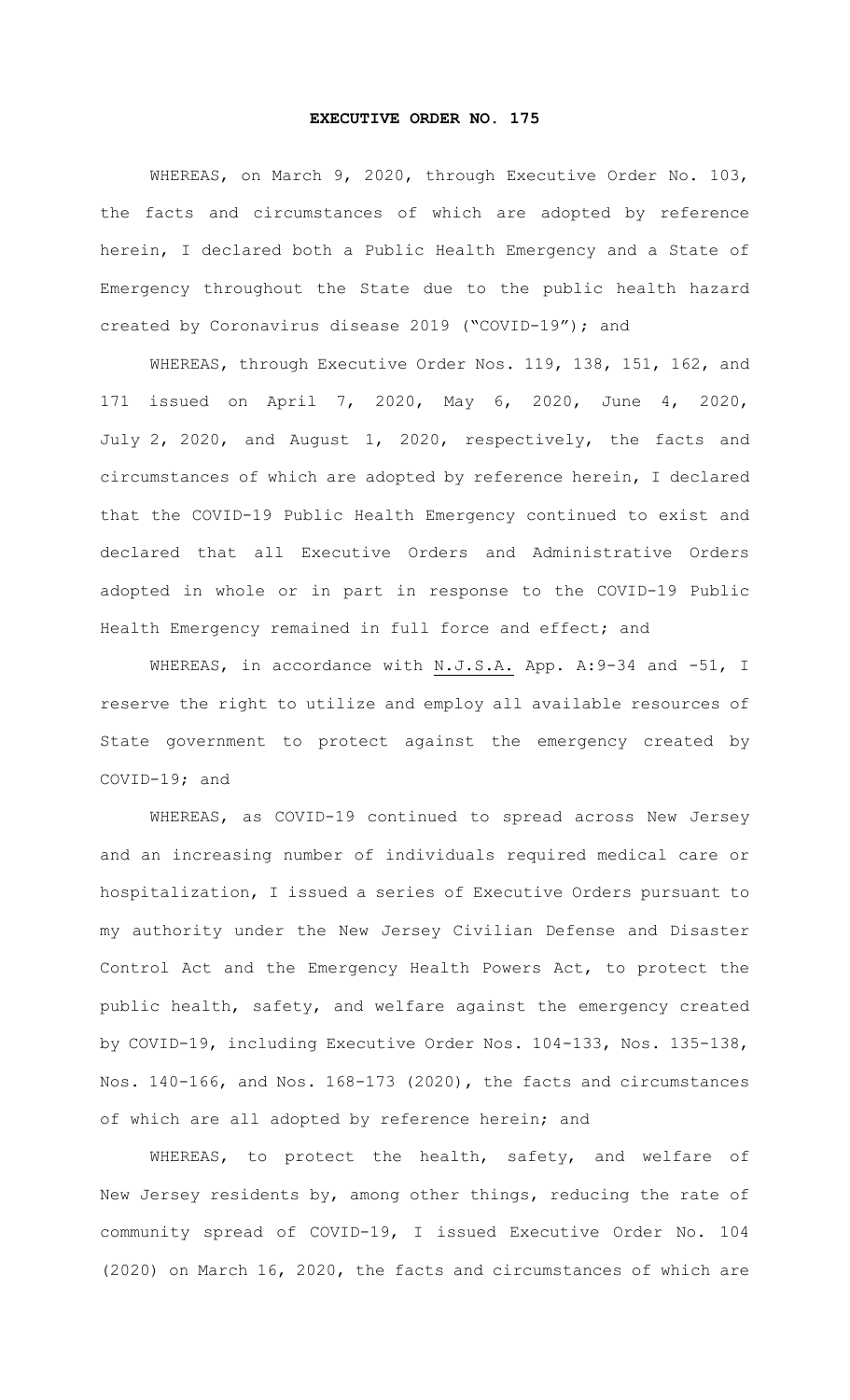also adopted by reference herein, which established statewide social mitigation strategies for combatting COVID-19, including the closure of all public, private, and parochial preschool program premises, and elementary and secondary schools, including charter and renaissance schools, to students and the cessation of in-person instruction at all private and public institutions of higher education; and

WHEREAS, to further limit community spread from person-toperson contact through use of social mitigation measures, Executive Order No. 107 (2020) required all public, private, and parochial preschool program premises, and elementary and secondary schools, including charter and renaissance schools, to continue to remain closed to students and required all public and private institutions of higher education to continue to cease in-person instruction; and

WHEREAS, in light of month-to-month decreases in the rate of reported new cases of COVID-19 in New Jersey, the State began to take steps to lift certain restrictions that were designed to limit person-to-person contact; and

WHEREAS, even as the rate of reported new cases of COVID-19 decreased, the ongoing risks presented by COVID-19 meant that many of the State's measures remained in place, both to reduce additional new infections and to save lives; and

WHEREAS, after consultation with officials from the Department of Health, I announced a multi-stage New Jersey's Road Back Plan ("Road Back Plan") for the methodical and strategic reopening of businesses and activities based on scientific data and metrics concerning the level of disease transmission risk and essential classification; and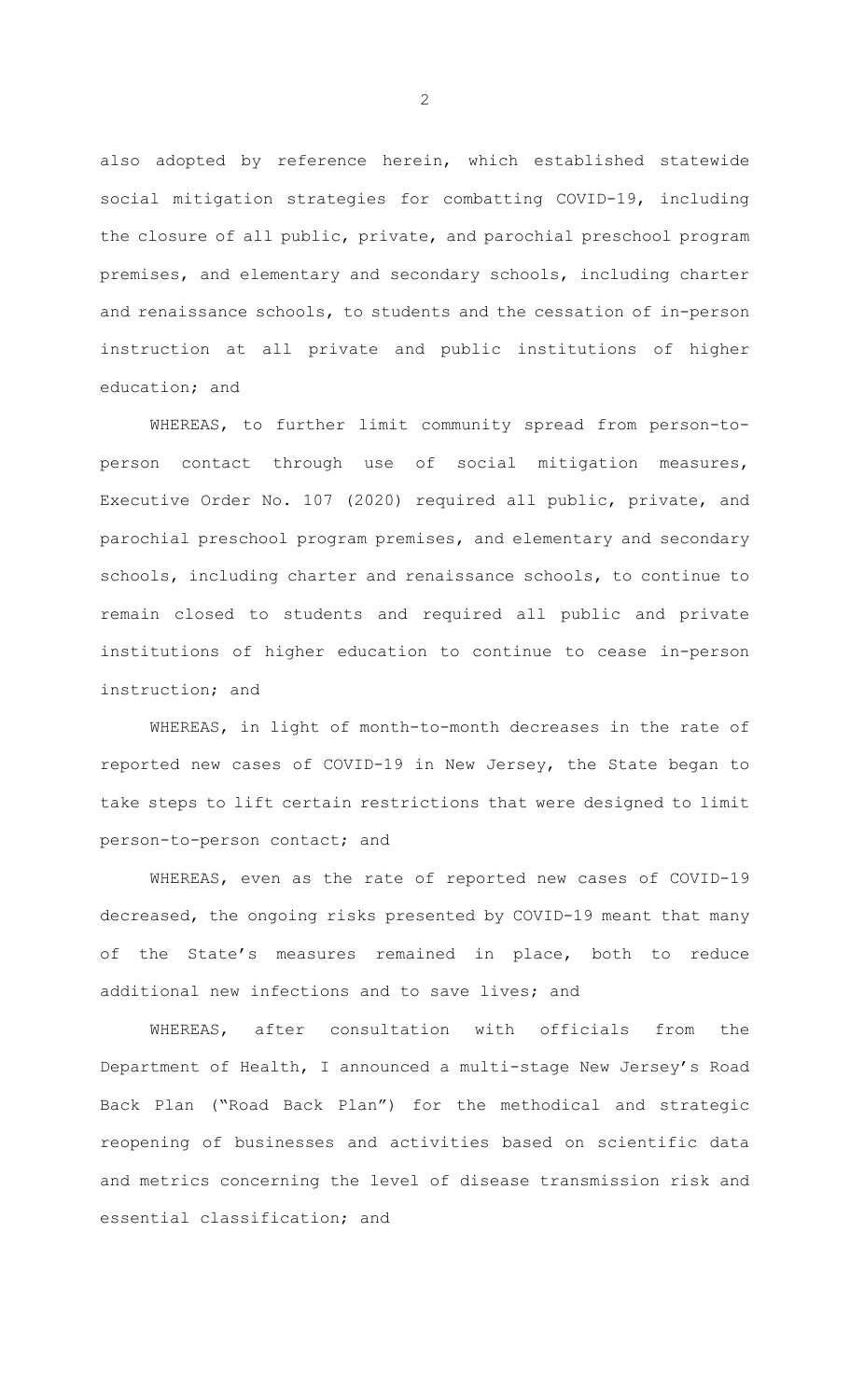WHEREAS, consistent with the Road Back Plan, I issued Executive Order No. 149 (2020), which authorized the gradual restart of ordinary child care services, certain youth sporting activities, and summer camps, including public and non-public school district-operated summer educational programming, with social distancing and infection control requirements, Executive Order No. 155 (2020), which permitted the resumption of limited in-person instruction at institutions of higher education, Executive Order No. 157 (2020), which permitted indoor recreational facilities to resume operations in accordance with certain health and safety restrictions, and Executive Order No. 168 (2020), which allowed for the resumption of contact sport practices and competitions for certain organized sports in outdoor settings; and

WHEREAS, the resumption of youth sports activities, youth summer camps, and school district-operated summer educational programs, with appropriate health and safety protocols, have not resulted in any notable increase in New Jersey's number of COVID-19 cases; and

WHEREAS, the Department of Education has determined that in-person instruction provides students with academic, social, emotional, and mental health supports that cannot be provided with the same level of efficacy in a remote setting; and

WHEREAS, the Department of Education has found that reopening schools for in-person instruction is critical in facilitating the social and emotional health of students and providing educators with the ability to actively participate in student learning, provide feedback, and promote active learning among students on a daily basis; and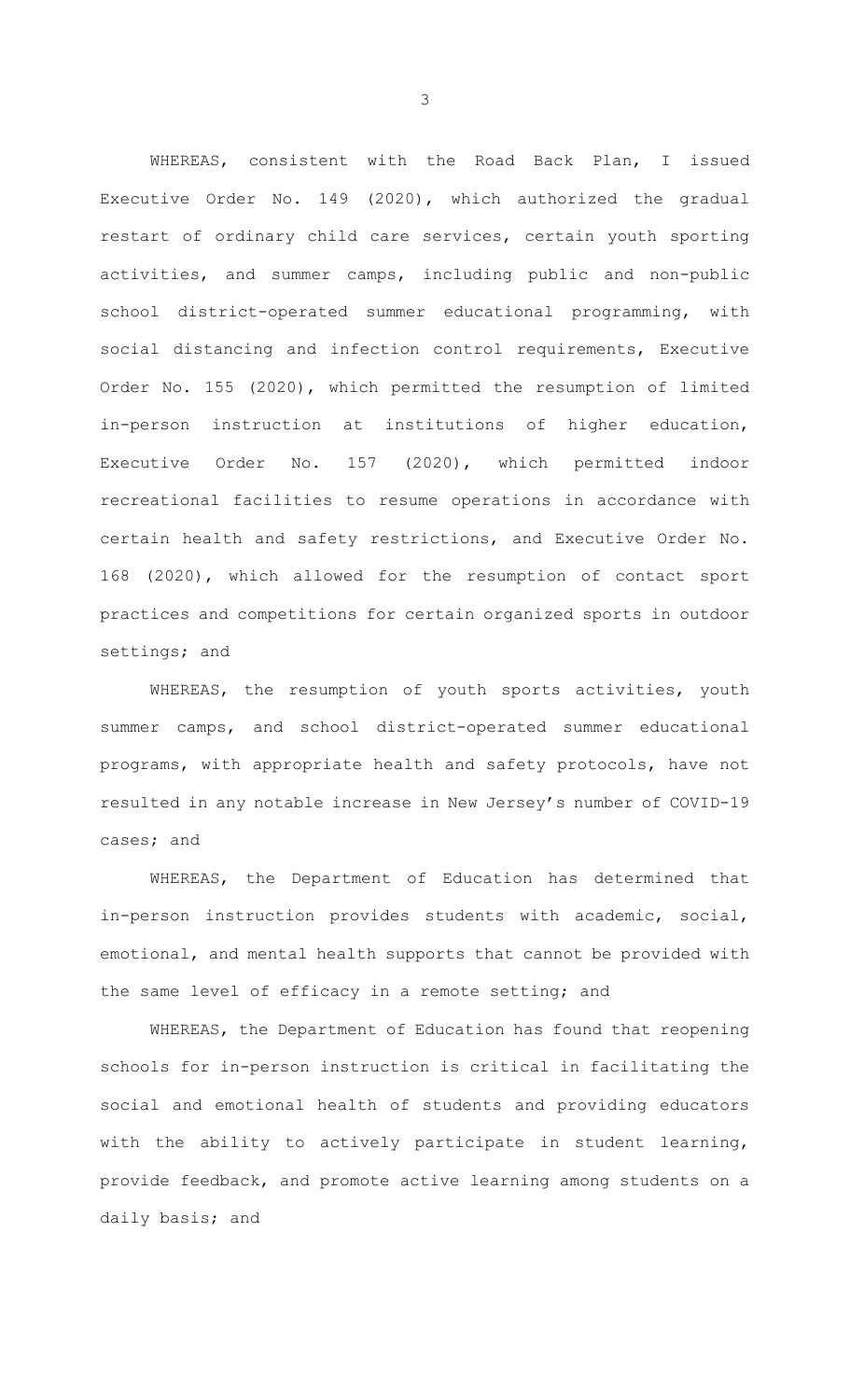WHEREAS, the American Academy of Pediatrics has determined that in-person instruction is preferred over other forms of instructional delivery for reasons such as addressing and preventing learning loss, attending to students' social and emotional wellbeing, and minimizing educational inequities resulting from the remote learning model; and

WHEREAS, New Jersey's schools serve a critical function for the State's workforce, in that they provide safe supervision of children during the day, allowing parents and guardians to work and move the economy forward; and

WHEREAS, in order to provide the many benefits of in-person instruction, New Jersey public and private schools alike must ensure that the school environment is safe for both students and staff; and

WHEREAS, access to school buildings is not available to the general public and the individuals present in a school building do not vary from day to day, which creates a lesser risk of COVID-19 transmission than exists in spaces generally open to the public and makes contact tracing substantially easier in the event of an outbreak; and

WHEREAS, a school district may need additional time to properly implement the health and safety precautions necessary to return any portion of the student population to in-person instruction, potentially making it necessary for such district to begin the 2020-2021 school year with remote instruction for all students; and

WHEREAS, those school districts that are unable to meet the necessary health and safety precautions must actively strive to address any deficiencies in order to return all or a portion of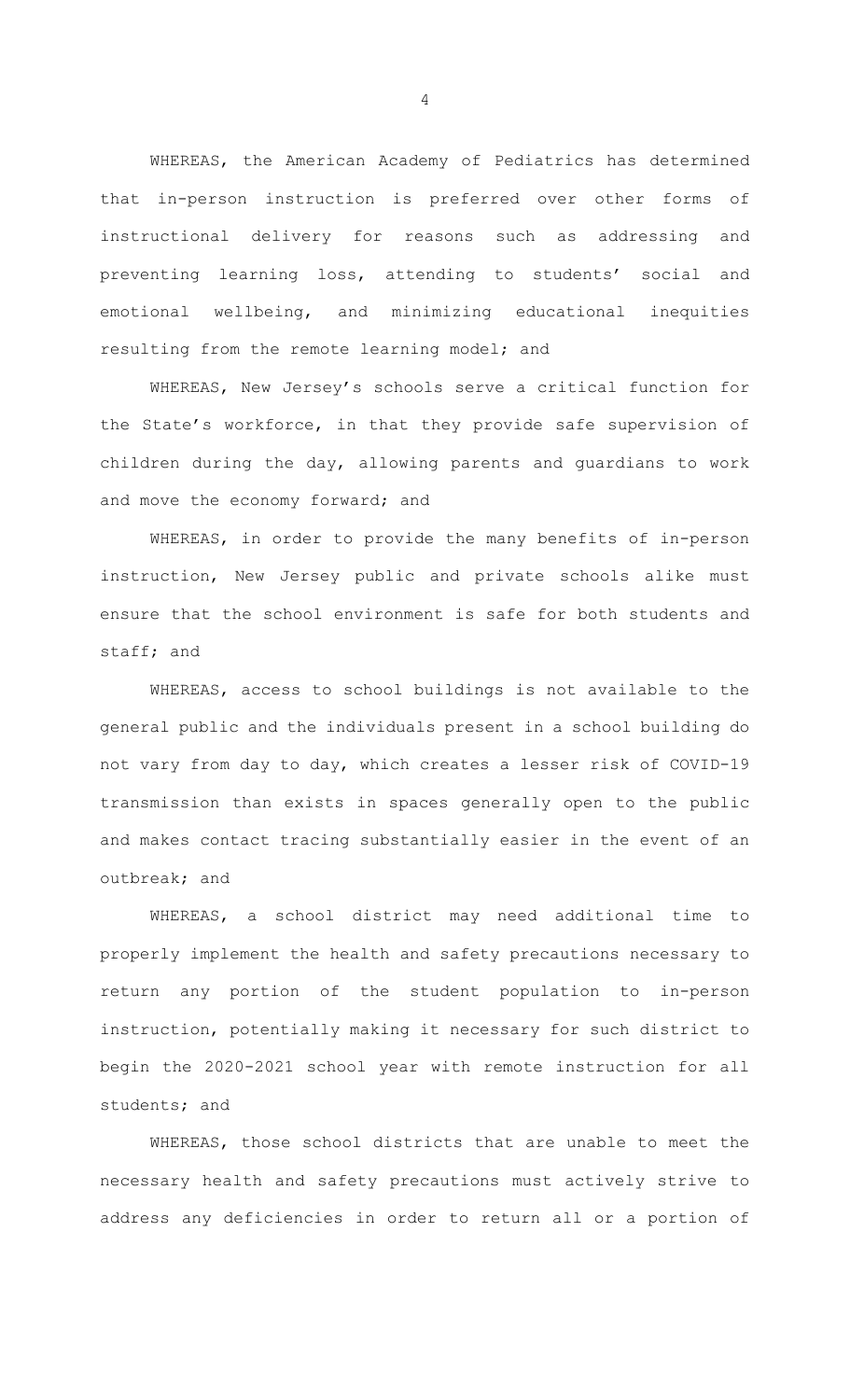its student population to in-person instruction at the earliest possible date; and

WHEREAS, it is necessary for families to have the option to engage in full-time remote learning, even where a school district is providing in-person instruction; and

WHEREAS, unlike other activities that can take place without gathering limits outdoors, education-related activities cannot be readily relocated outdoors for many reasons, including the need for continuous supervision of children, which is considerably more difficult in outdoor settings; and

WHEREAS, because education-related activities often take place over the course of a full school day and happen every weekday, it is much more difficult to stagger the time that students spend in educational facilities; and

WHEREAS, pursuant to N.J.S.A. 18A:6-123(b)(2) and (4), measures of student growth based on standardized assessments are a component of gauging student progress in overall educator evaluations; and

WHEREAS, the cancellation of statewide assessments for the Spring 2020 testing window pursuant to Executive Order No. 117 (2020) resulted in reduced availability of data regarding student achievement and performance; and

WHEREAS, due to the lack of standardized assessment data for the 2019-2020 school year, it will not be possible to measure student growth through multiple objective measures from the 2019-2020 school year as a measure for overall educator evaluations as required by N.J.S.A. 18A:6-123(b)(2) and (4); and

WHEREAS, overall educator evaluations consist of additional categories that remain unaffected by the cancellation of statewide assessments for the Spring 2020 testing window and thus will serve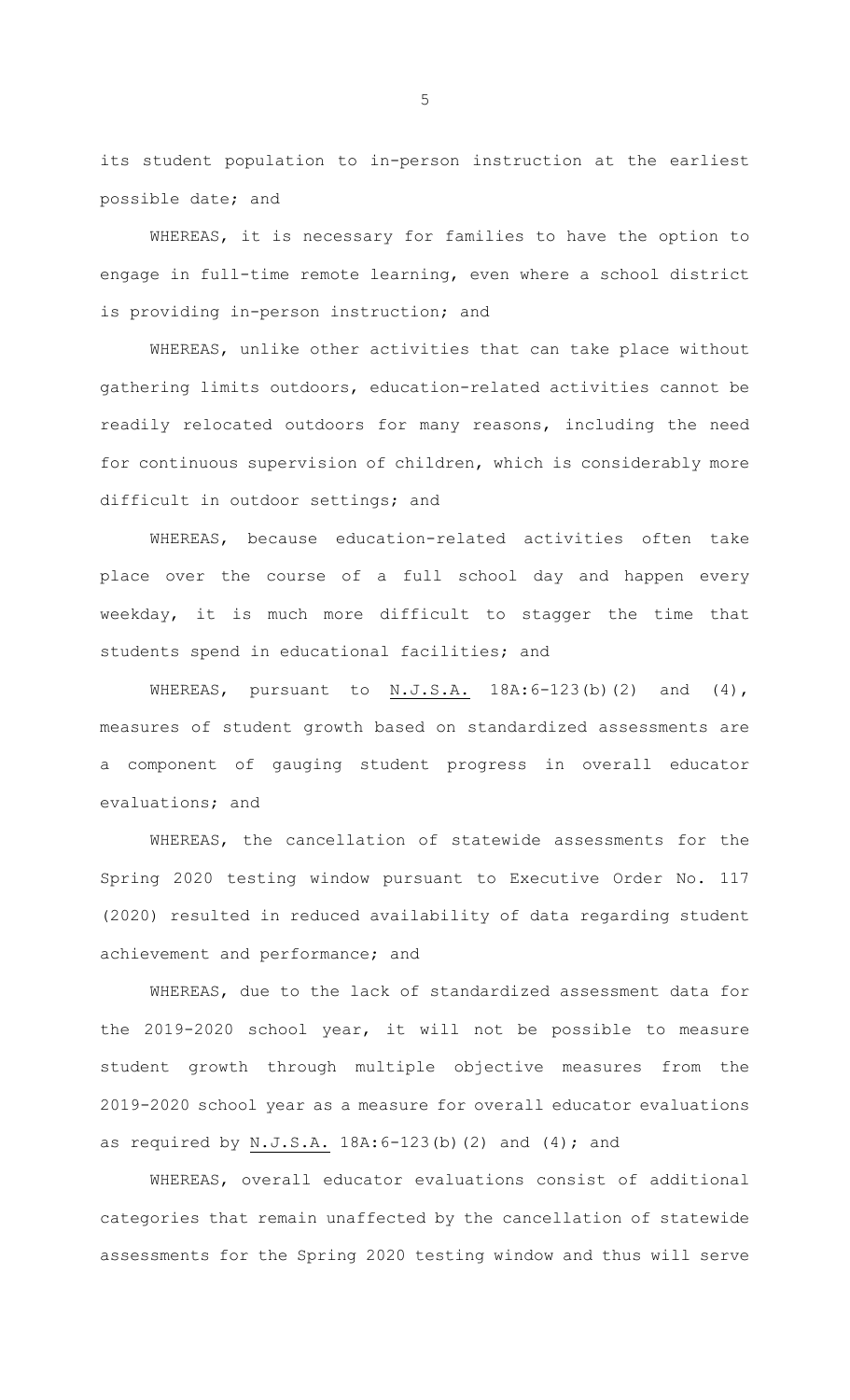as accurate measures of teacher performance for the 2020-2021 school year; and

WHEREAS, it is appropriate to allow institutions of higher education to resume in-person instruction not previously permitted under Executive Order No. 155 (2020) while adhering to necessary health and safety standards; and

WHEREAS, cafeterias and other designated eating areas within public and private school buildings and institutions of higher education play essential roles in the provision of meals to students, faculty, and staff, and allow for the safe and cleanly consumption of meals; and

WHEREAS, cafeterias and other designated eating areas within public and private school buildings and institutions of higher education are not open to the general public in the same manner as traditional indoor dining establishments, thus creating decreased risk of transmission of COVID-19 when appropriate health and safety protocols are in place; and

WHEREAS, the Constitution and statutes of the State of New Jersey, particularly the provisions of N.J.S.A. 26:13-1 et seq., N.J.S.A. App. A: 9-33 et seq., N.J.S.A. 38A:3-6.1, and N.J.S.A. 38A:2-4 and all amendments and supplements thereto, confer upon the Governor of the State of New Jersey certain emergency powers, which I have invoked;

NOW, THEREFORE, I, PHILIP D. MURPHY, Governor of the State of New Jersey, by virtue of the authority vested in me by the Constitution and by the Statutes of this State, do hereby ORDER and DIRECT:

1. Effective immediately, Executive Order Nos. 104 (2020) and 107 (2020) are hereby superseded to the extent that they require all public, private, and parochial preschool program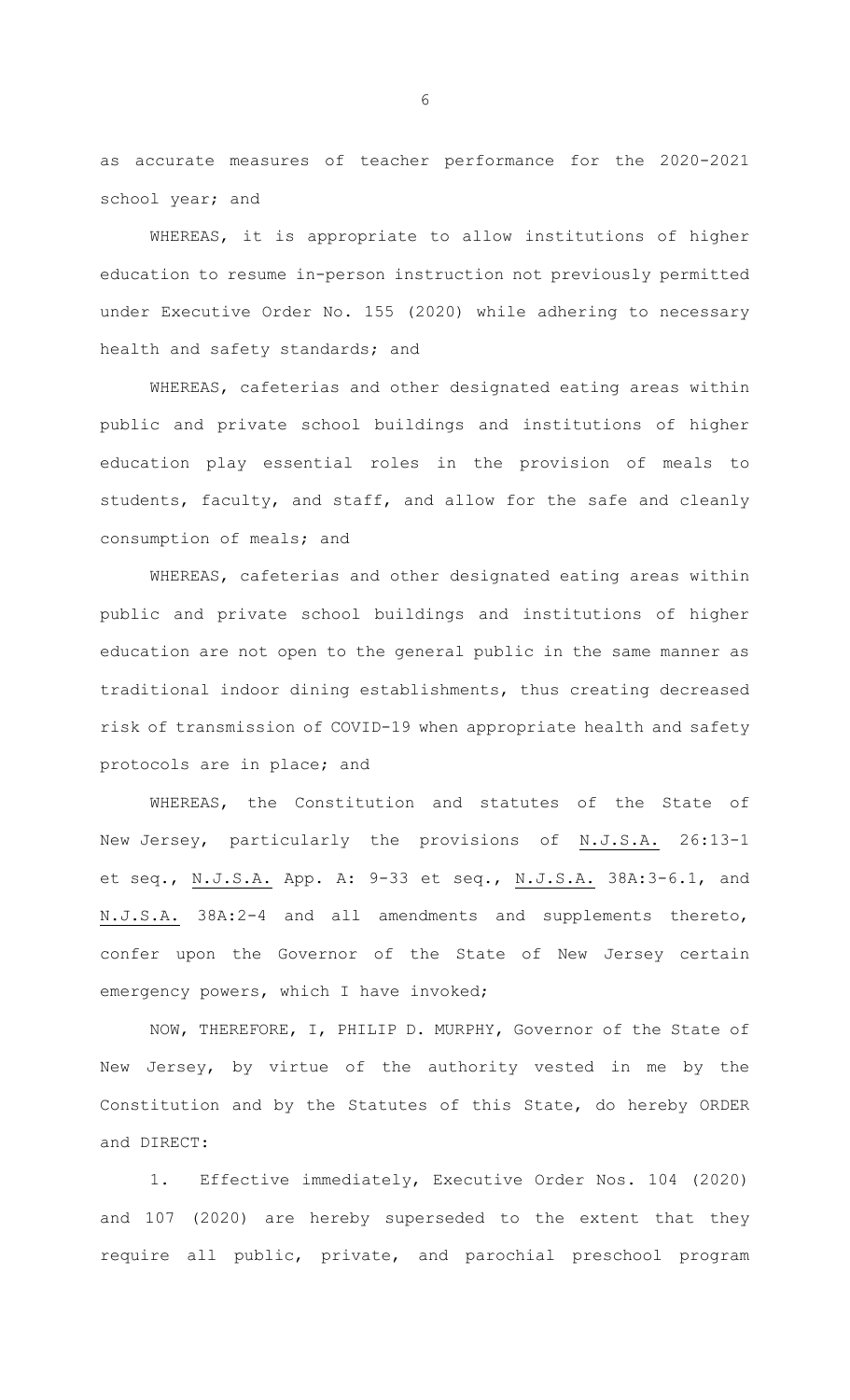premises, and elementary and secondary schools, including charter and renaissance schools (collectively "school districts"), to remain closed.

2. All school districts that reopen for full or part-time in-person instruction must meet the following health and safety standards, delineated in the Department of Education's "Checklist for Re-Opening of School 2020-2021" and detailed in "The Road Back: Restart and Recovery Plan for Education" which include, but are not limited to the following:

- a. At least six (6) feet of distance between individuals in all settings to the greatest extent practicable or social distancing modifications, such as a physical barrier or turning desks to face the same direction, when six (6) feet of distance cannot be achieved;
- b. Mandatory use of face coverings by staff, students, and visitors, except in the following circumstances:
	- i. When doing so would inhibit the individual's health;
	- ii. When the individual is exposed to extreme heat outdoors;
	- iii. When the individual has trouble breathing, is unconscious, incapacitated, or otherwise unable to remove a face covering without assistance;
		- iv. When a student's documented medical condition or disability, as reflected in an Individualized Education Program (IEP) or Educational Plan pursuant to Section 504 of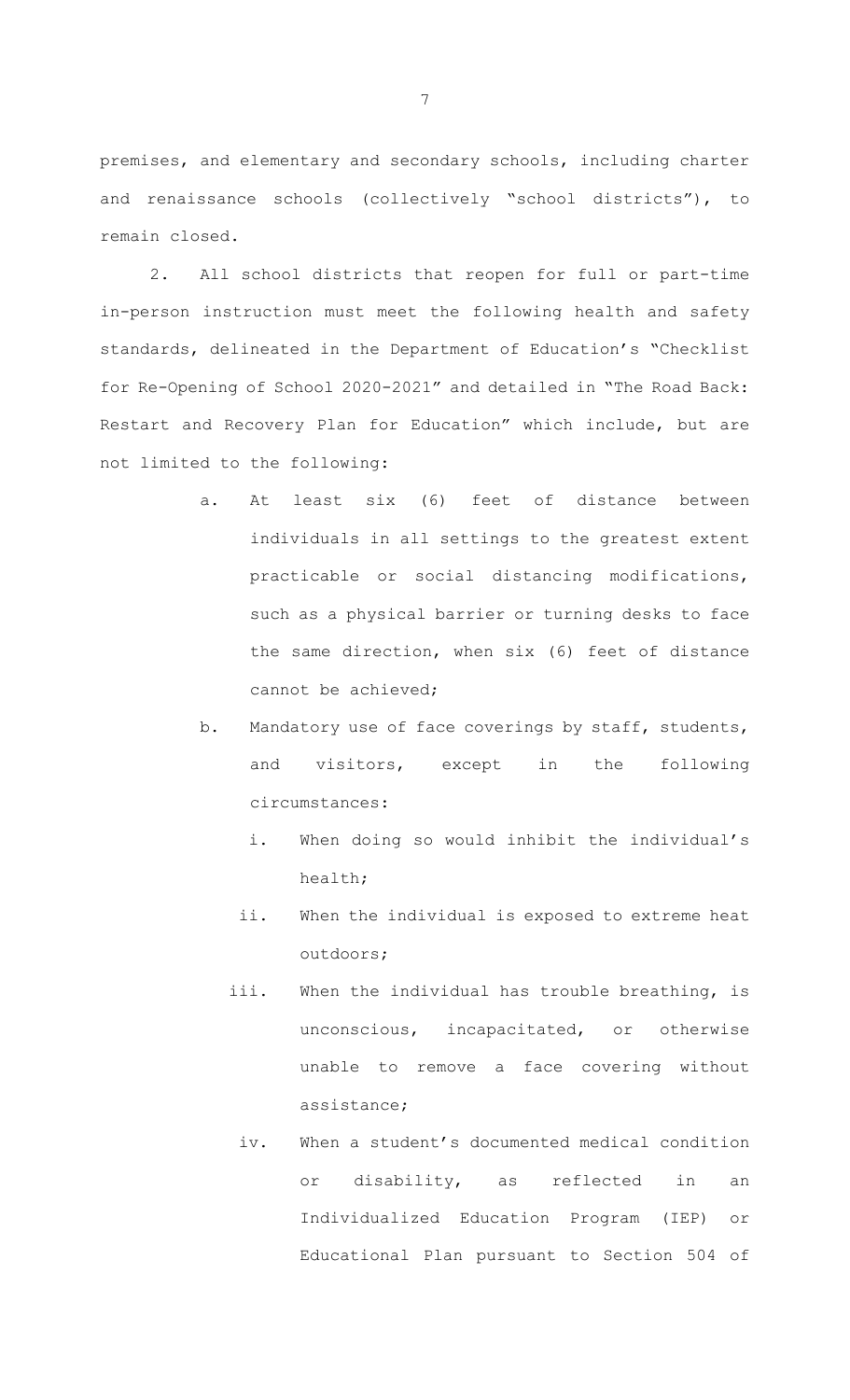the Rehabilitation Act of 1973, precludes the use of a face covering;

- v. When the individual is under two (2) years of age;
- vi. When the individual is eating or drinking;
- vii. When the individual is engaged in high-intensity aerobic or anerobic activity;
- viii. When a student is participating in high-intensity physical activities during a physical education class in a well-ventilated location and able to maintain a physical distance of six feet from all other individuals;
	- ix. When a student, as part of music instruction, is playing an instrument that would be obstructed by the face covering; or
		- x. When wearing a face covering creates an unsafe condition in which to operate equipment or execute a task.
- c. Routine cleaning and sanitization of classrooms, lunchrooms, gymnasiums, restrooms, high-trafficked areas such as hallways, high-touch areas such as light switches and door knobs, and shared surfaces;
- d. The facilitation of student hand washing at frequent intervals, or use of alcohol-based hand sanitizer if soap and water are not readily available;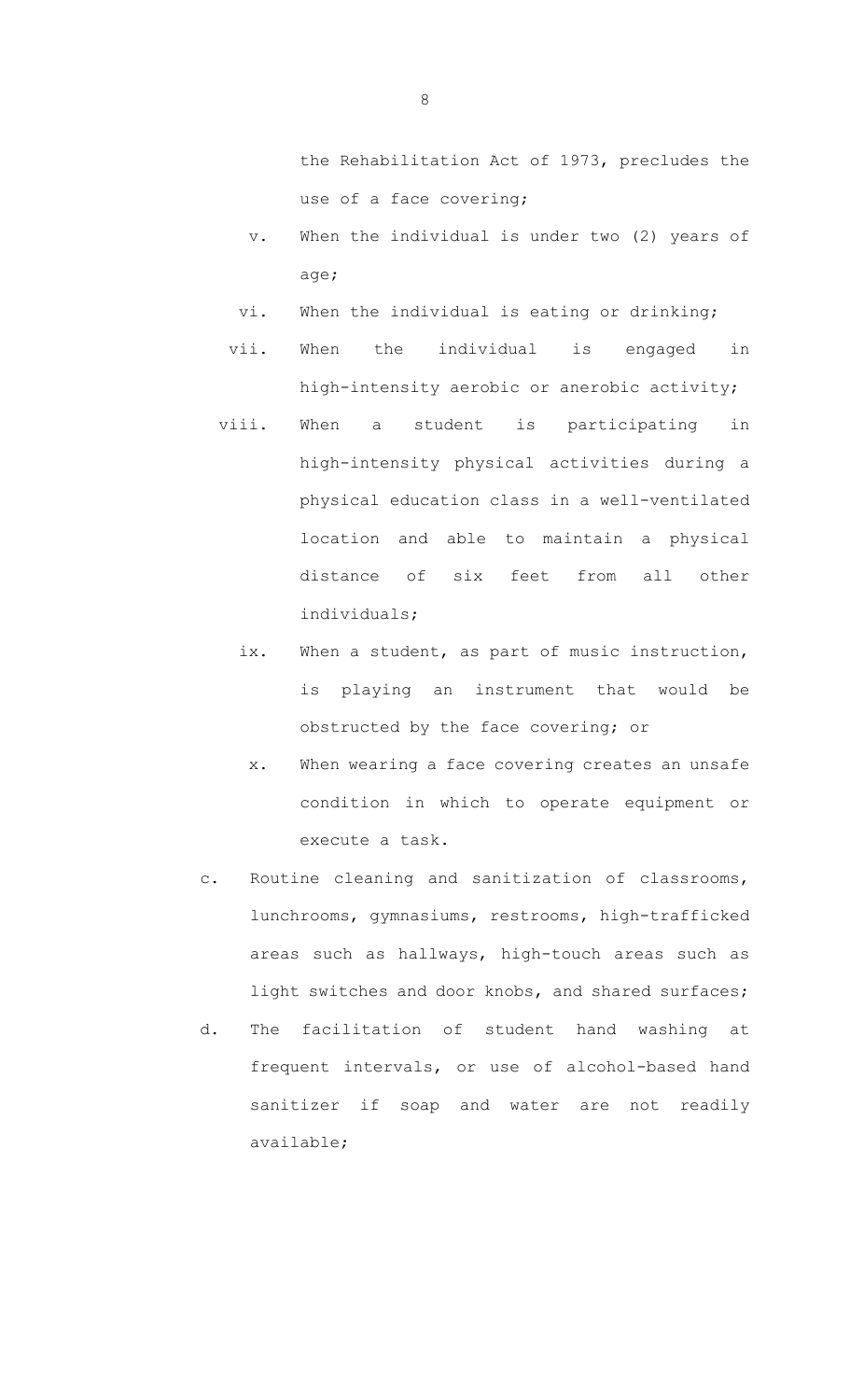- e. Use of face coverings and social distancing procedures to the extent practicable and cleaning protocols on school buses if students are bussed to and from school;
- f. Student and staff health screenings;
- g. Implementation of enhanced social distancing and infection control protocols for music, choir, and physical education classes that are conducted in indoor spaces, particularly where students are not wearing face coverings;
- h. A plan for response to students and staff that exhibit symptoms of COVID-19, which must include coordination with the local health department and procedures for isolating symptomatic students and staff;
- i. A plan detailing the response when students and/or staff test positive for COVID-19, which must include coordination with the local health department and procedures for isolating any students or staff who learn of a positive test result while on school grounds;
- j. Coordination with the local health department to support contact tracing efforts;
- k. A plan to ensure that indoor facilities have adequate ventilation;
- l. Implementation of social distancing and infection control practices during recess and physical education periods; and
- m. Procedures for resumption of athletics programs and extracurriculars, if applicable.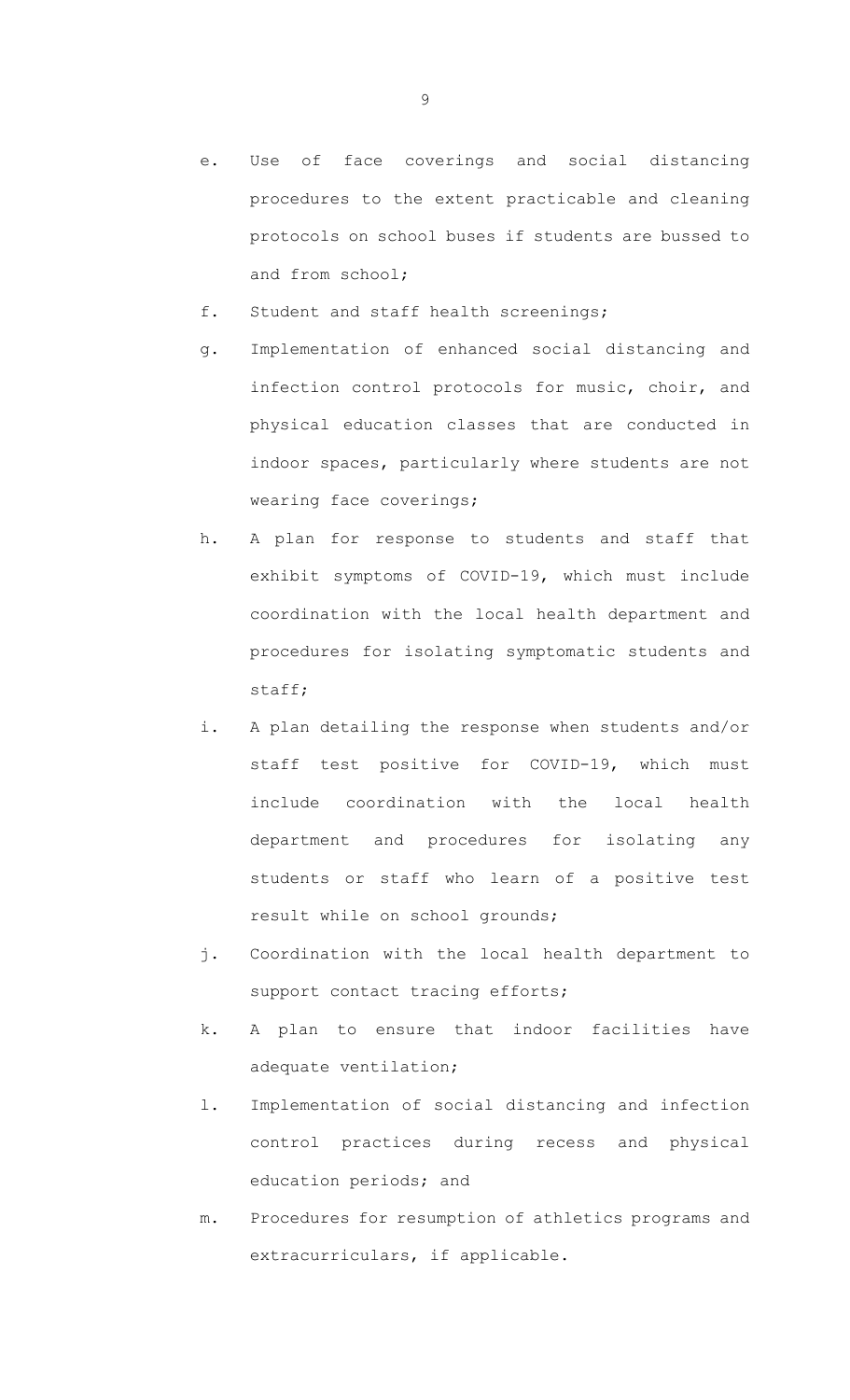3. Public preschool, elementary, and secondary schools, including county vocational schools, charter schools, and renaissance schools (collectively "public school districts"), shall resume partial or full-time in-person instruction during the fall of school year 2020-2021.

4. Public school districts shall submit a reopening plan (the "Plan") to the Department of Education at minimum thirty days prior to the first day of school. A public school district that has already submitted such Plan pursuant to the standards outlined in "The Road Back: Restart and Recovery Plan for Education" will be considered to have satisfied this requirement if the Plan is otherwise consistent with the requirements of this Order. In addition to the Plan, a minimum of seven days prior to the first day of school, the chief school administrator or his/her designee must also certify to the Department of Education that the district has policies and procedures in place to meet the minimum health and safety standards set forth in Paragraph 2.

5. Nonpublic schools shall also create and maintain reopening plans. Those schools that intend to resume partial or full-time in-person instruction during the fall of 2020-2021 school year must certify to the Department of Education that the school has policies and procedures in place to meet the minimum health and safety standards set forth in Paragraph 2 of this Order.

6. School districts that resume partial or full-time in-person instruction shall permit students to engage in full-time remote learning upon the request of a parent or guardian, subject to the Department of Education's July 24, 2020 "Clarifying Expectations Regarding Full-time Remote Learning Options for Families in 2020-2021." School districts must implement a policy that, at a minimum, addresses the following: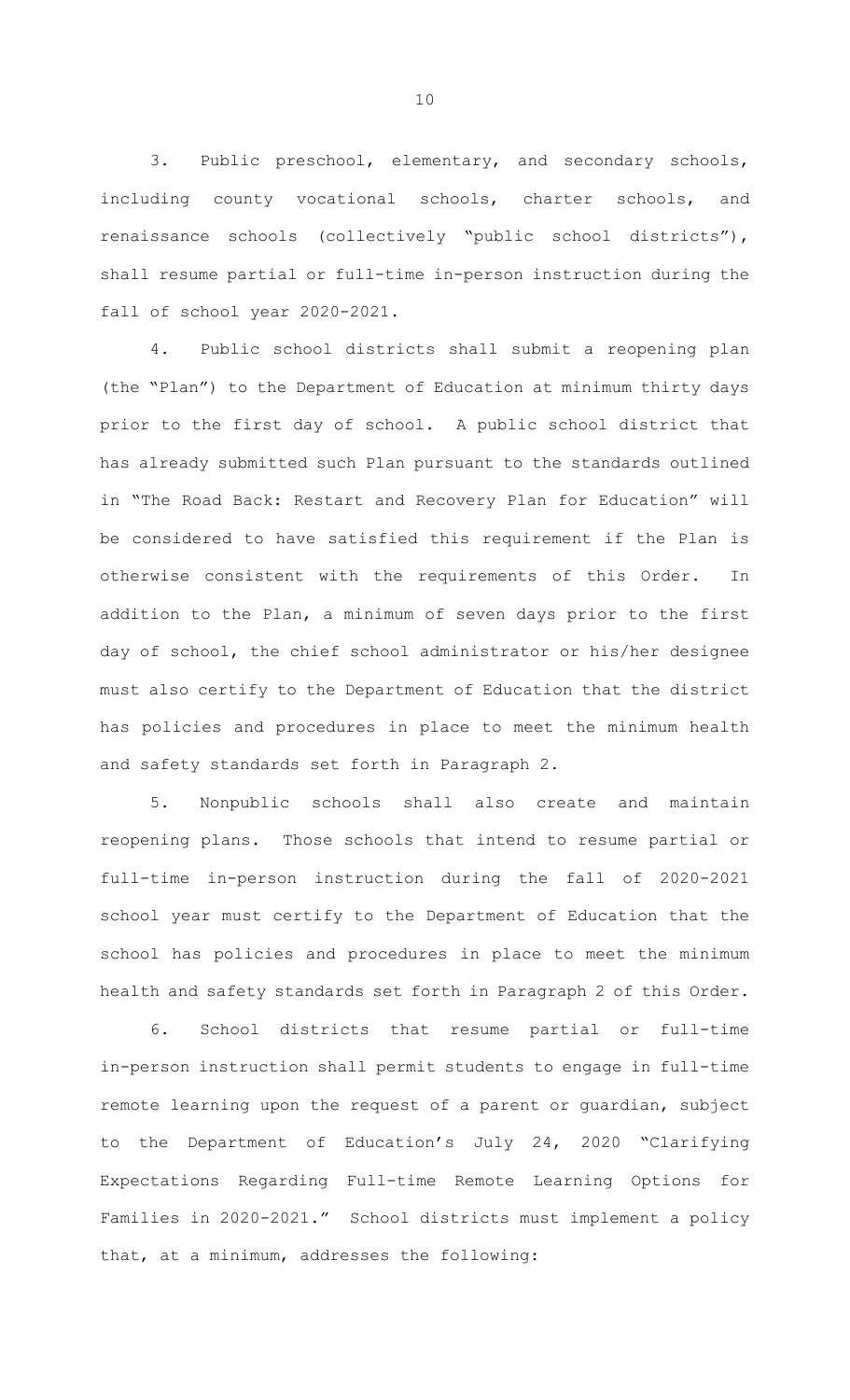- a. Unconditional eligibility for full-time remote learning;
- b. Procedures for parent or guardian submission of full-time remote learning requests;
- c. The scope and expectations of full-time remote learning;
- d. Procedures to transition from full-time remote learning to in-person instruction and services;
- e. Reporting data to the Department of Education regarding participation in full-time remote learning. Data must include number of students participating in full-time remote learning by each of the following subgroups: economically disadvantaged; major racial and ethnic groups; students with disabilities; and English learners; and
- f. Procedures for communicating the school district's full-time remote learning policy to school district families.

7. Public school districts that are or become unable to satisfy the health and safety requirements for in-person instruction, as detailed in Paragraph 2 of this Order, may provide full-time remote instruction to all students pursuant to N.J.S.A. 18A:7F-9.

8. Public school districts that determine that they cannot provide in-person instruction pursuant to Paragraph 7 of this Order must submit documentation to the Department of Education that identifies: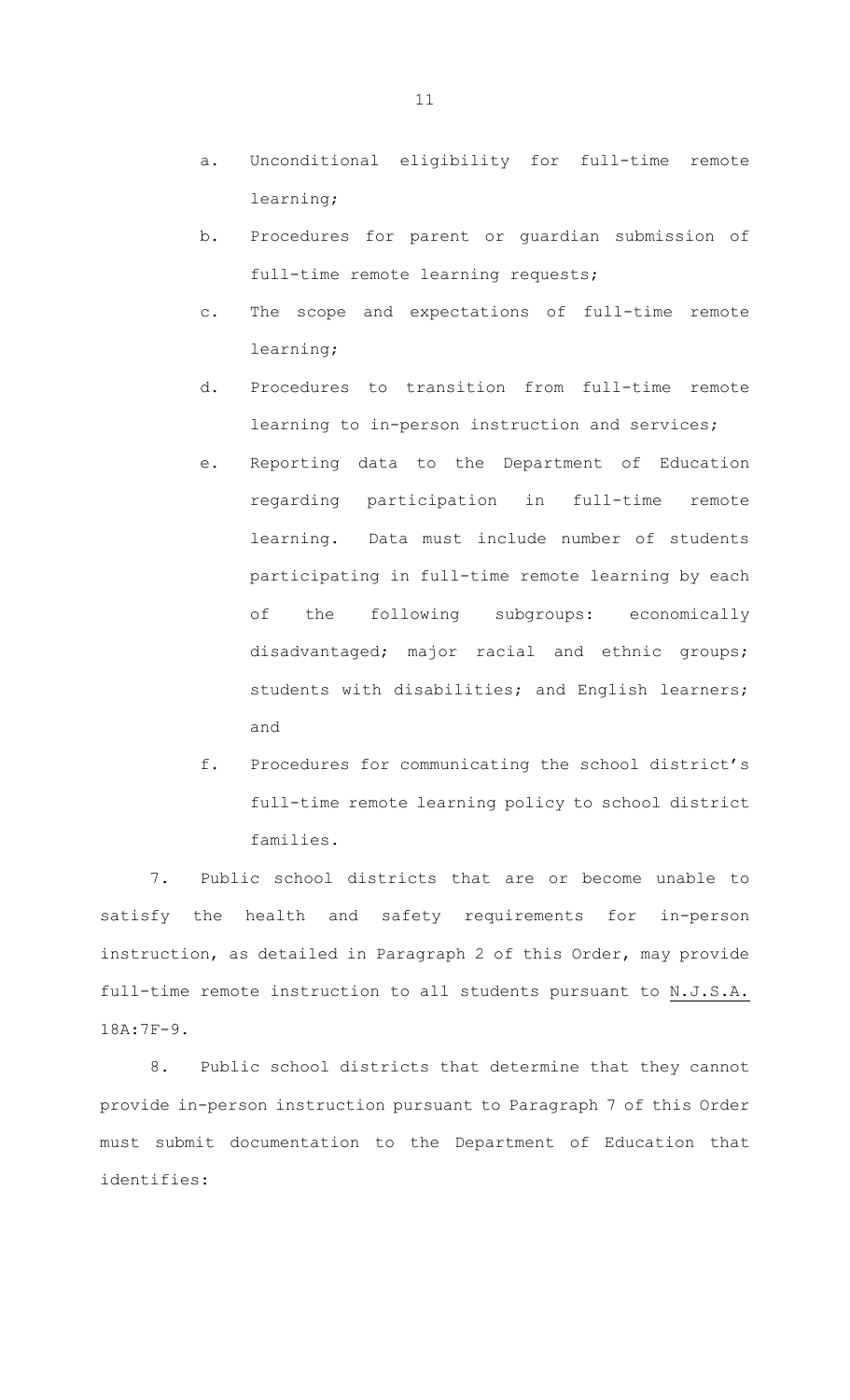- a. The school building(s) or grade level(s) within the district that will provide full-time remote instruction;
- b. The specific health and safety standard(s) listed in Paragraph 2 of this Order that the school is unable to satisfy;
- c. The school's anticipated efforts to satisfy the identified health and safety standard(s); and
- d. A date by which the school anticipates the resumption of in-person instruction.

Such documentation must be submitted at minimum one week prior to the public school district's first day of school.

9. The Department of Education, by way of executive county superintendents, shall request periodic updates from the chief school administrator of a public school district offering only remote instruction in accordance with Paragraphs 8 and 9 of this Order to demonstrate that the school district is actively engaged in good-faith efforts towards the resumption of in-person instruction.

10. All instruction, whether in-person instruction or remote instruction, for the 2020-2021 year shall adhere to the following requirements, and any other requirements imposed by Order, statute, or regulation:

> a. A school day, whether in-person or remote must consist of at least four (4) hours of active instruction to students by an appropriately certified teacher, except that one continuous session of two and one-half hours may be considered a full day in kindergarten, pursuant to N.J.A.C. 6A:32-8.3.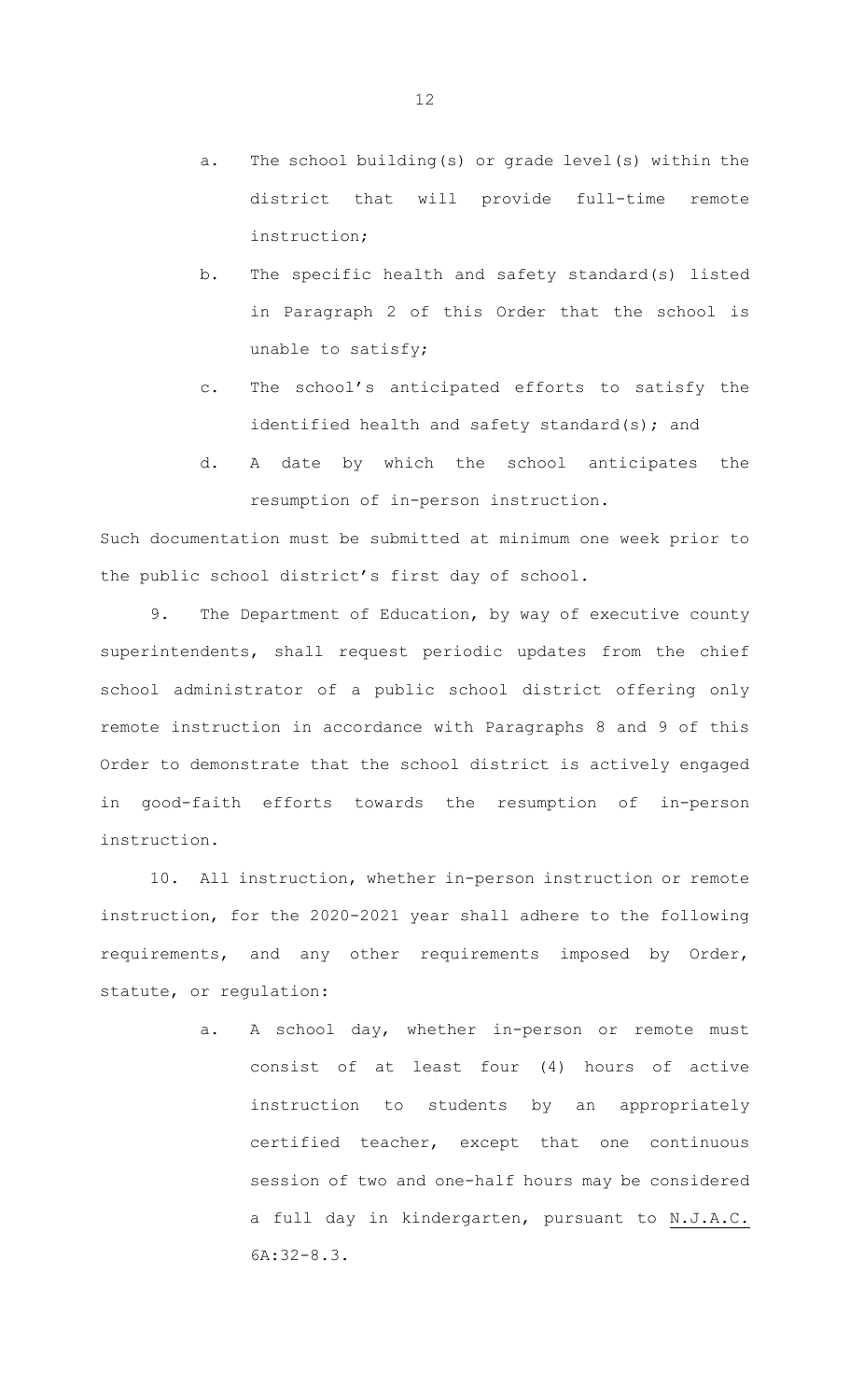- b. District and school policies for attendance and instructional contact time will need to accommodate opportunities for both synchronous and asynchronous instruction, while ensuring the requirements for a 180-day school year are met pursuant to N.J.S.A. 18A:7F-9.
- c. All instructional time shall be provided in accordance with the New Jersey Student Learning Standards.

11. All school districts participating in the National School Lunch and Breakfast Programs, regardless of whether they are required to participate or voluntarily opt-in to the programs, must offer the required meals to all children, regardless of eligibility, when the school day involves at least four hours of in-person or remote instruction.

12. For the 2020-2021 school year, N.J.S.A. 18A:6-123(b)(2) and (4) shall be waived and student growth data based on standardized assessment or student growth percentile shall not be used as a measure of educator effectiveness in the overall evaluation of any educator.

13. Effective immediately, degree-granting institutions of higher education may resume all in-person instruction not previously permitted in Executive Order No. 155 (2020). Institutions must provide students with the option of participation via remote instruction to the extent practicable.

14. In resuming in-person instruction, a degree-granting institution of higher education shall continue to adhere to the requirements of Paragraph 4 of Executive Order No. 155 (2020) as addressed in the restart plan submitted by the institution to the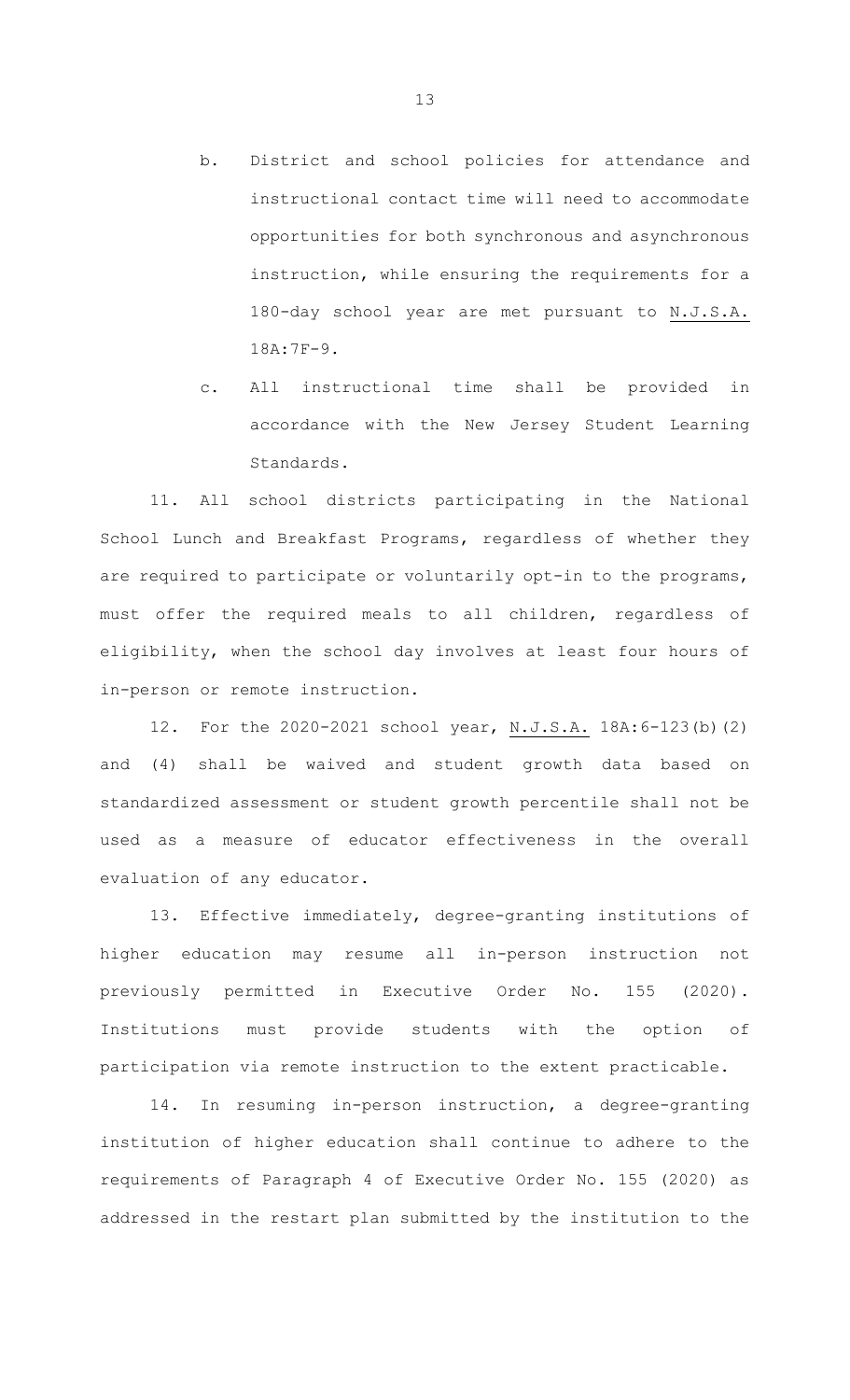Office of the Secretary of Higher Education, and any other requirements established by Order, statute, or regulation.

15. Nothing in Paragraph 13 of this Order shall be construed to preclude degree-granting institutions of higher education from continuing to provide instruction and services to students and members of the public in a form other than in-person instruction.

16. Paragraph 8 of Executive Order No. 107 (2020), which prohibits in-person dining at certain establishments that are open to the public, shall not apply to school district cafeterias or dining halls operated by degree-granting institutions of higher education, provided that social distancing can be maintained and access is limited to staff and students and is not available to the general public. In-person dining at degree-granting institutions of higher education shall continue to adhere to the requirements of Paragraph 4 of Executive Order No. 155 (2020) as addressed in the restart plan submitted by the institution to the Office of the Secretary of Higher Education. Such cafeterias and dining halls must adhere to infection control practices outlined for dining in the applicable reopening documents issued by the Department of Education and the Office of the Secretary of Higher Education.

17. The State Director of Emergency Management, who is the Superintendent of State Police, shall have the discretion to make additions, amendments, clarifications, exceptions, and exclusions to the terms of this Order.

18. It shall be the duty of every person or entity in this State or doing business in this State and of the members of the governing body and every official, employee, or agent of every political subdivision in this State and of each member of all other governmental bodies, agencies, and authorities in this State of